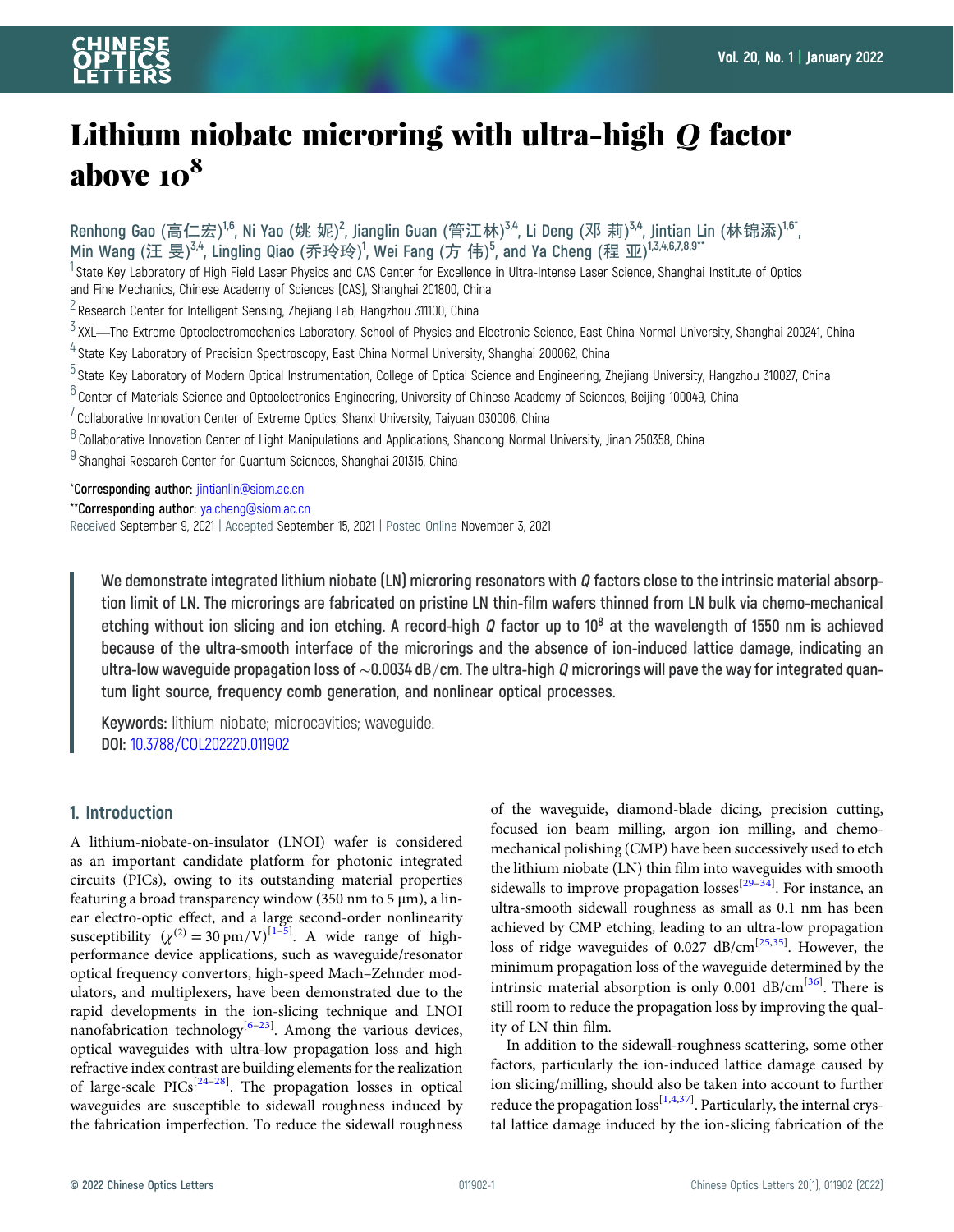<span id="page-1-0"></span>LN thin film has long been recognized, which represents the ultimate limit of the loss achievable in the traditional ion-sliced LNOI wafer<sup>[\[37,38](#page-3-0)]</sup>. To avoid ion-induced lattice damage, CMP is proposed to produce the LNOI thin-film wafer and ultra-high Q LNOI microdisk. The Q factor as high as  $1.23 \times 10^8$  at 1550 nm wavelength, which is close to the intrinsic material absorption limit, has been reported<sup>[\[38\]](#page-3-0)</sup>. The microring resonators, compared with microdisk resonators, have great advantages due to their superior characteristics such as flexibility in dispersion engineering, capability of electrical integration, and potential for large-scale integration. However, LN, as a difficultto-cut material, is difficult to be fabricated into a ridge waveguide with low loss.

Here, we challenge the status quo and show that the LN ridge waveguides can be fabricated with a propagation loss as low as  $0.0034 \pm 0.0001$  dB/cm through suppressing the fabrication imperfection during thin-film production and nanostructuring by CMP, which is one order of magnitude lower than the pre-viously reported results<sup>[\[24,25](#page-3-0)]</sup>. The loaded Q factor of the fabricated microring is measured as  $0.8 \times 10^8$ , corresponding to an intrinsic Q factor of  $10^8$ . Remarkably, the microring loss is close to the intrinsic material absorption limit of LN crystals.

#### 2. Fabrication Methods

The manufacturing process for fabricating the LN microrings by CMP is schematically illustrated in Fig. 1, which mainly consists of two consecutive procedures including production of monocrystalline high-quality LN thin-film wafers and nanostructuring of LNOI microrings. To fabricate such LNOI microrings, first, an X-cut LN crystal was bonded to a silica buffer layer at room temperature, where the silica layer with a thickness of 2 μm was deposited on another LN bulk crystal by plasma enhanced chemical vapor deposition. Then, high-temperature annealing at 500°C was performed to enhance the bonding strength. Second, the top bulk crystal was thinned into a 4-μm-thick thin film via CMP, considering the trade-off between the surface evenness and thickness, as shown in Ref. [[38](#page-3-0)]. Thus, combined with the techniques of step 1 and step 2, an LNOI thin-film wafer was formed. Third, to pattern the LN thin film into microrings by CMP etching, a 600-nmthick chromium (Cr) layer was coated on the LNOI wafer by magnetron sputtering. Fourth, the Cr layer was ablated into a microring-pattern hard mask by femtosecond laser direct



Fig. 1. Illustration of the fabrication flow of the microrings.

writing with a scan speed of 10 cm/s and a pulse width of 190 fs. The laser focal spot was approximately 1 μm, and the thickness of the ablation layer was controlled to be as small as 400 nm by choosing the average power of the laser. Fifth, the sample underwent CMP to etch the exposed LN thin film, leading to the pattern transferring from the Cr layer to LN thin film<sup>[\[39\]](#page-4-0)</sup>. Sixth, chemical etching was performed to remove the Cr mask. Finally, a secondary CMP was carried out for thinning the microrings. The main advantage of our fabrication method relies on the optimized process of CMP for thinning LN crystal, alleviating the crystal damage and surface damage.

### 3. Characteristics of LN Microrings

The optical microscope image and the magnified scanningelectron-microscope (SEM) image of the microrings are shown in Figs.  $2(a)$  and  $2(b)$ , respectively, indicating the LN microring with a diameter of 200 μm and an ultra-smooth surface. To accurately measure the wedge angle and the height of the microrings, a small slit is cut through the microring with a focused ion beam, as shown in Fig.  $2(c)$ , showing a wedge angle of 9° and a height of 720 nm. Interestingly, the small wedge angle will drive the modes far from the edge of the microrings, benefiting higher Q factors<sup>[\[40](#page-4-0)]</sup>. As a cost of a small wedge angle, the bottom of the microring is relatively large, which is 20 μm. The waveguide width can be further decreased by choosing thinner film wafers with sub-micron thicknesses<sup>[[41\]](#page-4-0)</sup>.

To couple light into and out of the microring, a ridge waveguide with top width, bottom width, and height of 2.11 μm, 9.68 μm, and 700 nm, respectively, is fabricated on a second



Fig. 2. (a) Optical microscope image of the fabricated microring. (b) Magnified scanning-electron-microscope (SEM) image of the fabricated microring. (c) The SEM image shows that a small slit is cut through the microring with a focused ion beam. (d) The optical microscope image of the ridge waveguide on other LNOI chips for coupling of the microring.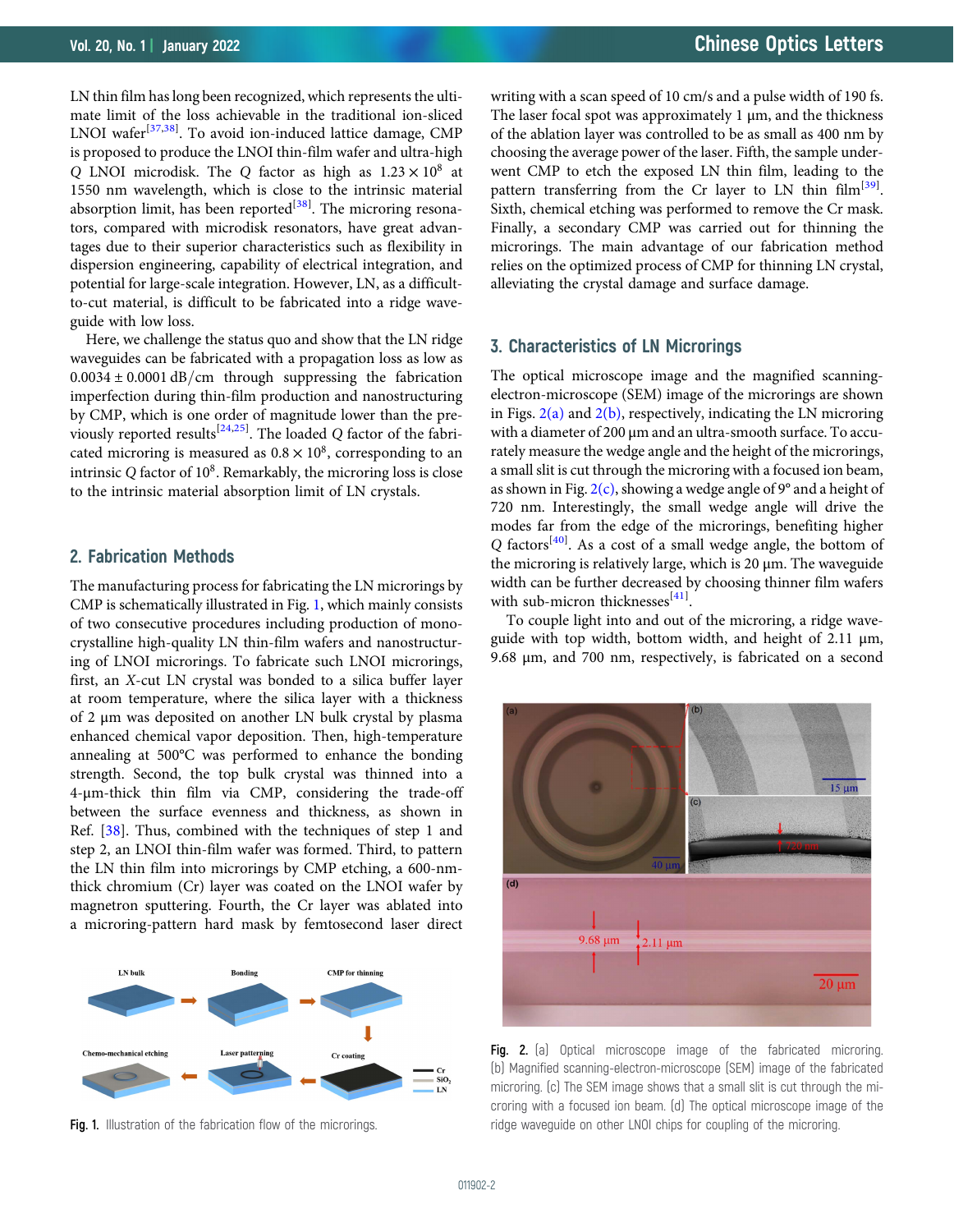LNOI wafer (produced by ion slicing) by CMP etching, as shown in Fig.  $2(d)$ . The experimental setup is schematically illustrated in Fig.  $3(a)$ . The ridge waveguide was adjusted to be parallel with the top surface of the microrings by an  $xyz-\theta_x-\theta_y$  rotatability stage and came into contact with the microring to gain optimum coupling, as shown in Fig.  $3(b)$ . Lensed fibers were used to couple the light signal into and out of the ridge waveguide by end-fire coupling with a coupling efficiency of 10% per facet. A narrow-linewidth wavelength tunable laser with a linewidth less than 200 kHz (model: TLB-6728, New Focus Inc.) was used as light source with an effective in-coupled power of 5 μW [tuned by a variable optical attenuator (VOA)] in the microring to avoid the thermal and nonlinear optical effects. An inline fiber polarization controller (PC) was used to adjust the polarization of the input light. The output optical signal was coupled out of the microring by the same ridge waveguide and lensed fiber and sent into a photodetector (PD, model: 1811, New Focus Inc.). The transmission spectrum was real-time analyzed by an oscilloscope (model: Tektronix MDO04) when scanning the wavelength of the optical signal. Whispering gallery modes were excited when the optical signal was resonant with the microring, resulting in a spectrum of sharp dips in the transmission spectrum.

Figure  $3(c)$  shows the transmission spectra of the microring at the wavelength ranging from 1566 nm to 1570 nm, exhibiting two sets of high-order transverse electric (TE) and transverse magnetic (TM) modes. The modes were simulated by a finite-element method<sup>[\[42](#page-4-0),[43](#page-4-0)]</sup> and identified to certain modes according



Fig. 3. (a) Experimental setup for mode characterization. (b) Optical micrograph of the waveguide coupled with the microring. (c) The measured transmission spectrum. (d) and (e) Q factors of the modes fitted by Lorentz-shape curves; insets: the corresponding field distributions of the modes, where the direction presents the radial direction.

to the free spectral ranges of the modes and the resonant wavelengths of the modes. The refractive indices used in the simulation are calculated using Sellmeier coefficients for congruently grown LN<sup>[[44](#page-4-0)]</sup>. The two numbers in the subscript of the modes denote the radial (first number) and azimuthal (second number) mode numbers. The free spectral range between modes  $TE_{12,736}$ and  $TE_{12,737}$  is 1.69 nm, which agrees well with the calculated value of 1.69 nm. The field distributions of the modes  $TE_{12,736}$ and  $TM_{12,769}$  are plotted in the insets of Figs.  $3(d)$  and  $3(e)$ , respectively. The Q factors of the modes  $TE_{12,736}$  and  $TM_{12,769}$ were characterized using the wavelength tunable laser scanning around the resonant wavelengths, as shown in Figs.  $3(d)$ and  $3(e)$ , respectively. The loaded Q factor of the mode TE<sub>12,736</sub> was measured to be  $(4.3 \pm 0.2) \times 10^7$ , indicating an intrinsic Q factor of  $(5.8 \pm 0.3) \times 10^7$ . The mode TM<sub>12.769</sub> shows a mode splitting with two loaded Q factors of  $(5.9 \pm 0.3) \times 10^7$ and  $(8.0 \pm 0.3) \times 10^7$  under the condition of near critical coupling, which should be caused by the back reflections inside the ring. Considering the transmission rates of modes, the intrinsic Q factors  $(Q_i)$  are  $(0.85 \pm 0.04) \times 10^8$  and  $(1.08 \pm 0.04) \times 10^8$ , respectively, agreeing well with the result of the LNOI micro-disks<sup>[[38\]](#page-3-0)</sup>. Remarkably, the highest intrinsic Q factor close to the material intrinsic absorption limit of LN is about one order of magnitude higher than the best-reported values in LNOI microrings<sup>[\[24,25](#page-3-0)]</sup>. The effective index  $n_{\text{eff}}$  of the mode TM<sub>12,769</sub> was determined to be 2.10. The corresponding waveguide propagation loss  $L_p$  is 0.0034 ± 0.0001 dB/cm, which is calculated by

$$
L_p = 10 \cdot \alpha \cdot \log e = 10 \cdot (2\pi n_{\text{eff}}/(Q_i \lambda)) \cdot \log e, \qquad (1)
$$

where  $\alpha$  is the material absorption coefficient, and  $Q_i$  and  $\lambda$  are the intrinsic Q factor and resonant wavelength of the mode, respectively.

#### 4. Conclusion

In conclusion, we demonstrate an ultra-high Q microring resonator in LNOI without ion-induced lattice damage by CMP. The intrinsic  $Q$  factor above  $10^8$  was experimentally demonstrated at the 1550 nm wavelength band, while the waveguide propagation loss is only  $0.0034 \pm 0.0001$  dB/cm. This microresonator can be fully integrated with silicon nitride ridge waveguides on chip by vertical coupling<sup>[[45](#page-4-0)]</sup> or side coupling<sup>[\[46\]](#page-4-0)</sup> in the future. This ultra-high Q multimode microring can be used as electro-optic tunable photonic devices, such as low-threshold Kerr fre-quency combs, narrow-linewidth Brillouin lasers<sup>[\[46](#page-4-0)]</sup>, and high-brightness quantum light sources<sup>[[19\]](#page-3-0)</sup>, to name a few. Such a low-loss LNOI ridge waveguide shows great potential for lossless cascaded electro-optic modulators, high-speed information processing, and large-scale photonic integration on LNOI wafers.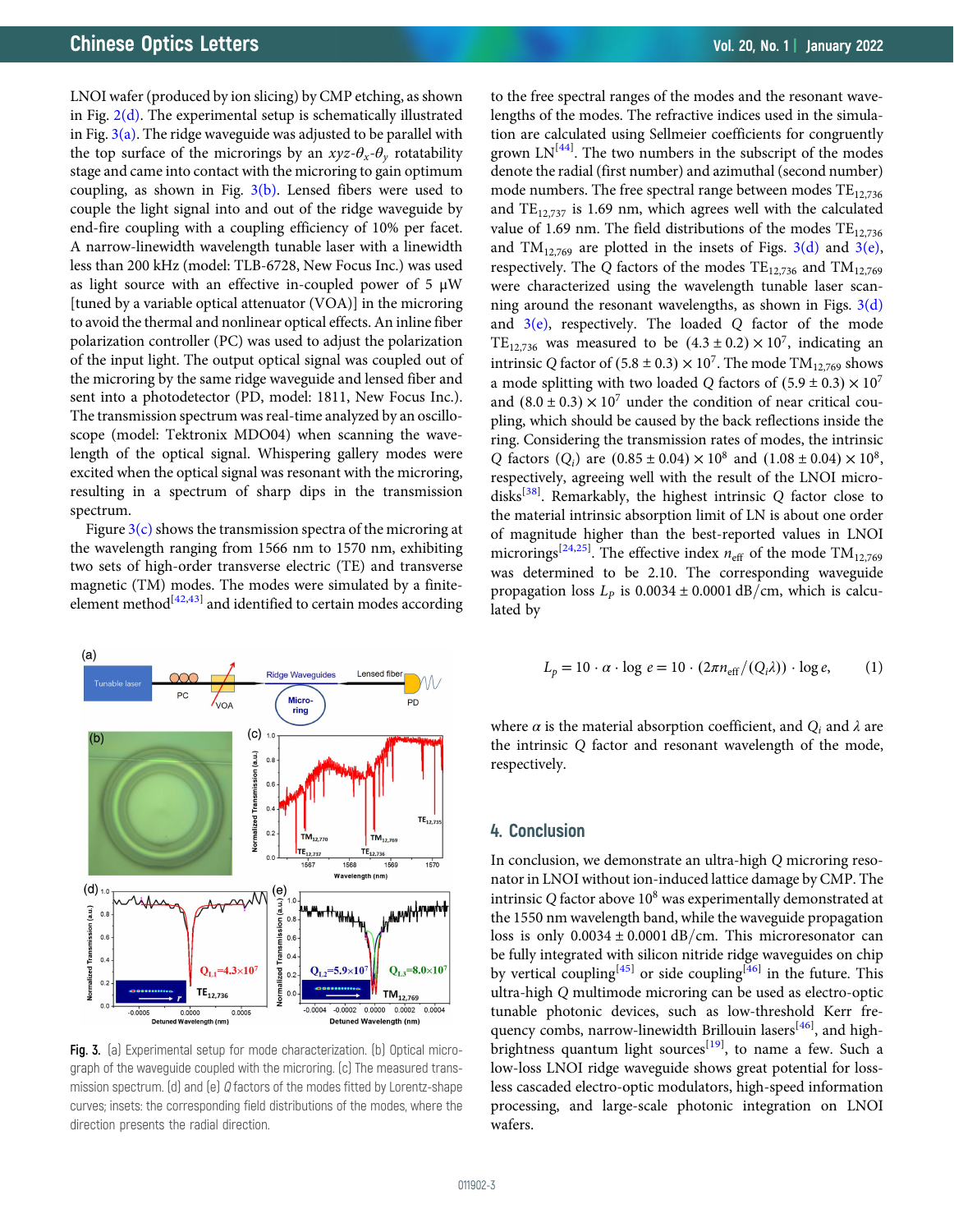#### <span id="page-3-0"></span>Acknowledgement

The work was supported by the National Key R&D Program of China (No. 2019YFA0705000), National Natural Science Foundation of China (NSFC) (Nos. 11734009, 11874375, 11874154, and 6212200762), Key Research Program of Frontier Sciences (No. QYZDJ-SSWSLH010), Youth Innovation Promotion Association of Chinese Academy of Sciences (No. 2020249), and Shanghai Municipal Science and Technology Major Project (No. 2019SHZDZX01). We thank the Jingzheng company for producing the thin film by CMP.

#### References

- 1. J. Lin, F. Bo, Y. Cheng, and J. Xu, "Advances in on-chip photonic devices based on lithium niobate on insulator," [Photon. Res.](https://doi.org/10.1364/PRJ.395305) 8, 1910 (2020).
- 2. Y. Qi and Y. Li, "Integrated lithium niobate photonics," [Nanophotonics](https://doi.org/10.1515/nanoph-2020-0013) 9, 1287 (2020).
- 3. Y. Kong, F. Bo, W. Wang, D. Zheng, H. Liu, G. Zhang, R. Rupp, and J. Xu, "Recent progress in lithium niobate: optical damage, defect simulation, and on-chip devices," [Adv. Mater.](https://doi.org/10.1002/adma.201806452) 32, 1806452 (2020).
- 4. Y. Jia, L. Wang, and F. Chen, "Ion-cut lithium niobate on insulator technology: recent advances and perspectives," [Appl. Phys. Rev.](https://doi.org/10.1063/5.0037771) 8, 011307 (2021).
- 5. Y. Zheng and X. Chen,"Nonlinear wave mixing in lithium niobate thin film," Adv. Phys. X 6, 1889402 (2021).
- 6. J. Wang, F. Bo, S. Wan, W. Li, F. Gao, J. Li, G. Zhang, and J. Xu, "High-Q lithium niobate microdisk resonators on a chip for efficient electro-optic modulation," [Opt. Express](https://doi.org/10.1364/OE.23.023072) 23, 23072 (2015).
- 7. G. Li, Y. Chen, H. Jiang, and X. Chen,"Broadband sum-frequency generation using  $d_{33}$  in periodically poled LiNbO<sub>3</sub> thin film in the telecommunications band," [Opt. Lett.](https://doi.org/10.1364/OL.42.000939) 42, 939 (2017).
- 8. C. Wang, M. Zhang, X. Chen, M. Bertrand, A. Shams-Ansari, S. Chandrasekhar, P. Winzer, and M. Loncar, "Integrated lithium niobate electro-optic modulators operating at CMOS-compatible voltages," [Nature](https://doi.org/10.1038/s41586-018-0551-y) 562, 101 (2018).
- 9. Y. He, Q.-F. Yang, J. W. Ling, R. Luo, H. X. Liang, M. X. Li, B. Q. Shen, H. M. Wang, K. Vahala, and Q. Lin, "Self-starting bi-chromatic LiNbO<sub>3</sub> soliton microcomb," [Optica](https://doi.org/10.1364/OPTICA.6.001138) 6, 1138 (2019).
- 10. C. Wang, M. Zhang, M. J. Yu, R. R. Zhu, H. Hu, and M. Loncar, "Monolithic lithium niobate photonic circuits for Kerr frequency comb generation and modulation," [Nat. Commun.](https://doi.org/10.1038/s41467-019-08969-6) 10, 978 (2019).
- 11. B. Mu, X. Wu, Y. Niu, Y. Chen, X. Cai, Y. Gong, Z. Xie, X. Hu, and S. Zhu, "Locally periodically poled LNOI ridge waveguide for second harmonic generation," [Chin. Opt. Lett.](https://doi.org/10.3788/COL202119.060007) 19, 060007 (2021).
- 12. J. Lin, N. Yao, Z. Hao, J. Zhang, W. Mao, M. Wang, W. Chu, R. Wu, Z. Fang, L. Qiao, W. Fang, F. Bo, and Y. Cheng, "Broadband quasi-phase-matched harmonic generation in an on-chip monocrystalline lithium niobate microdisk resonator," [Phys. Rev. Lett.](https://doi.org/10.1103/PhysRevLett.122.173903) 122, 173903 (2019).
- 13. Y. Li, Z. Huang, W. Qiu, J. Dong, H. Guan, and H. Lu, "Recent progress of second harmonic generation based on thin film lithium niobate," [Chin. Opt.](https://doi.org/10.3788/COL202119.060012) [Lett.](https://doi.org/10.3788/COL202119.060012) 19, 060012 (2021).
- 14. A. Rao, K. Abdelsalam, T. Aardema, A. Honardoost, G. F. Camacho-Gonzalez, and S. Fathpour,"Actively-monitored periodic-poling in thin-film lithium niobate photonic waveguides with ultrahigh nonlinear conversion efficiency of 4600 % $W^{-1}$ cm<sup>-2</sup>," [Opt. Express](https://doi.org/10.1364/OE.27.025920) 27, 25920 (2019).
- 15. K. Zhang, Z. Chen, H. Feng, W.-H. Wong, E. Y.-B. Pun, and C. Wang, "High-Q lithium niobate microring resonators using lift-off metallic masks," [Chin. Opt. Lett.](https://doi.org/10.3788/COL202119.060010) 19, 060010 (2021).
- 16. J. Lu, J. Surya, X. Liu, Y. Xu, and H. X. Tang, "Octave-spanning supercontinuum generation in nanoscale lithium niobate waveguides," [Opt. Lett.](https://doi.org/10.1364/OL.44.001492) 44, 1492 (2019).
- 17. Y. Jia, Y. Ren, X. Zhao, and F. Chen, "Surface lattice resonances in dielectric metasurfaces for enhanced light-matter interaction," [Chin. Opt. Lett.](https://doi.org/10.3788/COL202119.060013) 19, 060013 (2021).
- 18. J. Zhao, C. Ma, M. Ruesing, and S. Y. Mookherjea, "High quality entangled photon pair generation in periodically poled thin-film lithium niobate waveguides," [Phys. Rev. Lett.](https://doi.org/10.1103/PhysRevLett.124.163603) 124, 163603 (2020).
- 19. G.-T. Xue, Y.-F. Niu, X. Y. Liu, J.-C. Duan, W. J. Chen, Y. Pan, K. P. Jia, X. H. Wang, H.-Y. Liu, Y. Zhang, P. Xu, G. Zhao, X. L. Cai, Y.-X. Gong, X. P. Hu, Z. D. Xie, and S. N. Zhu, "Ultrabright multiplexed energy-timeentangled photon generation from lithium niobate on insulator chip," [Phys. Rev. Appl.](https://doi.org/10.1103/PhysRevApplied.15.064059) 15, 064059 (2021).
- 20. B. Fang, S. Gao, Z. Wang, S. Zhu, and T. Li, "Efficient second harmonic generation in silicon covered lithium niobate waveguides," [Chin. Opt. Lett.](https://doi.org/10.3788/COL202119.060004) 19, 060004 (2021).
- 21. M. Xu, M. He, H. Zhang, J. Jian, Y. Pan, X. Liu, L. Chen, X. Meng, H. Chen, Z. Li, X. Xiao, S. Yu, S. Yu, and X. Cai, "High-performance coherent optical modulators based on thin-film lithium niobate platform," [Nat. Commun.](https://doi.org/10.1038/s41467-020-17806-0) 11, 3911 (2020).
- 22. Y. F. Niu, C. Lin, X. Y. Liu, Y. Chen, X. P. Hu, Y. Zhang, X. L. Cai, Y.-X. Gong, Z. D. Xie, and S. N. Zhu, "Optimizing the efficiency of a periodically poled LNOI waveguide using in situ monitoring of the ferroelectric domains," [Appl. Phys. Lett.](https://doi.org/10.1063/1.5142750) 116, 101104 (2020).
- 23. Z. J. Yu, Y. Y. Tong, H. K. Tsang, and X. K. Sun, "High-dimensional communication on etchless lithium niobate platform with photonic bound states in the continuum," [Nat. Commun.](https://doi.org/10.1038/s41467-020-15358-x) 11, 2602 (2020).
- 24. M. Zhang, C. Wang, R. Cheng, A. Shams-Ansari, and M. Loncar, "Monolithic ultra-high-Q lithium niobate microring resonator," [Optica](https://doi.org/10.1364/OPTICA.4.001536) 4, 1536 (2017).
- 25. R. B. Wu, M. Wang, J. Xu, J. Qi, W. Chu, Z. W. Fang, J. H. Zhang, J. X. Zhou, L. L. Qiao, Z. F. Chai, J. T. Lin, and Y. Cheng, "Long low-loss-lithium niobate on insulator waveguides with sub-nanometer surface roughness," [Nanomaterials](https://doi.org/10.3390/nano8110910) 8, 910 (2018).
- 26. R. Wolf, I. Breunig, H. Zappe, and K. Buse,"Scattering-loss reduction of ridge waveguides by sidewall polishing," [Opt. Express](https://doi.org/10.1364/OE.26.019815) 26, 19815 (2018).
- 27. J. T. Lin, J. X. Zhou, R. B. Wu, M. Wang, Z. W. Fang, W. Chu, J. H. Zhang, L. L. Qiao, and Y. Cheng, "High-precision propagation-loss measurement of single-mode optical waveguides on lithium niobate on insulator," [Micromachines](https://doi.org/10.3390/mi10090612) 10, 612 (2019).
- 28. J. X. Zhou, R. H. Gao, J. T. Lin, M. Wang, W. Chu, W. B. Li, D. F. Yin, L. Deng, Z. W. Fang, J. H. Zhang, R. B. Wu, and Y. Cheng, "Electro-optically switchable optical true delay lines of meter-scale lengths fabricated on lithium niobate on insulator using photolithography assisted chemo-mechanical etching," [Chin. Phys. Lett.](https://doi.org/10.1088/0256-307X/37/8/084201) 37, 084201 (2020).
- 29. P. Rabiei and W. H. Steier, "Lithium niobate ridge waveguides and modulators fabricated using smart guide," [Appl. Phys. Lett.](https://doi.org/10.1063/1.1906311) 86, 161115 (2005).
- 30. H. Hu, J. Yang, L. Gui, and W. Sohler, "Lithium niobate-on-insulator (LNOI): status and perspectives," Proc. SPIE 8431, 84311D (2012).
- 31. R. Takigawa, E. Higurashi, T. Kawanishi, and T. Asano, "Lithium niobate ridged waveguides with smooth vertical sidewalls fabricated by an ultraprecision cutting method," [Opt. Express](https://doi.org/10.1364/OE.22.027733) 22, 27733 (2014).
- 32. M. F. Volk, S. Suntsov, C. E. Rueter, and D. Kip, "Low loss ridge waveguides in lithium niobate thin films by optical grade diamond blade dicing," [Opt.](https://doi.org/10.1364/OE.24.001386) [Express](https://doi.org/10.1364/OE.24.001386) 24, 1386 (2016).
- 33. T. Ding, Y. Zheng, and X. Chen, "Integration of cascaded electro-optic and nonlinear processes on a lithium niobate on insulator chip," [Opt. Lett.](https://doi.org/10.1364/OL.44.001524) 44, 1524 (2019).
- 34. M. Wang, R. Wu, J. Lin, J. Zhang, Z. Fang, Z. Chai, and Y. Cheng, "Chemo-mechanical polish lithography: a pathway to lowloss large-scale photonic integration on lithium niobateon insulator," [Quantum Eng.](https://doi.org/10.1002/que2.9) 1, e9 (2019).
- 35. J. Zhang, Z. Fang, J. Lin, J. Zhou, M. Wang, R. Wu, R. Gao, and Y. Cheng, "Fabrication of crystalline microresonators of high quality factors with a controllable wedge angle on lithium niobate on insulator," [Nanomaterials](https://doi.org/10.3390/nano9091218) 9, 1218 (2019).
- 36. V. S. Ilchenko, A. A. Savchenkov, A. B. Matsko, and L. Maleki, "Nonlinear optics and crystalline whispering gallery mode cavities," [Phys. Rev. Lett.](https://doi.org/10.1103/PhysRevLett.92.043903) 92, 043903 (2004).
- 37. P. Rabiei and P. Gunter, "Optical and electro-optical properties of submicrometer lithium niobate slab waveguides prepared by crystal ion slicing and wafer bonding," [Appl. Phys. Lett.](https://doi.org/10.1063/1.1819527) 85, 4603 (2004).
- 38. R. Gao, H. Zhang, F. Bo, W. Fang, Z. Hao, N. Yao, J. Lin, J. Guan, L. Deng, M. Wang, L. Qiao, and Y. Cheng, "Broadband highly efficient nonlinear optical processes in on-chip integrated lithium niobate microdisk resonators of Q factor above  $10^8$ ," arXiv: 2102.00399 (2021).